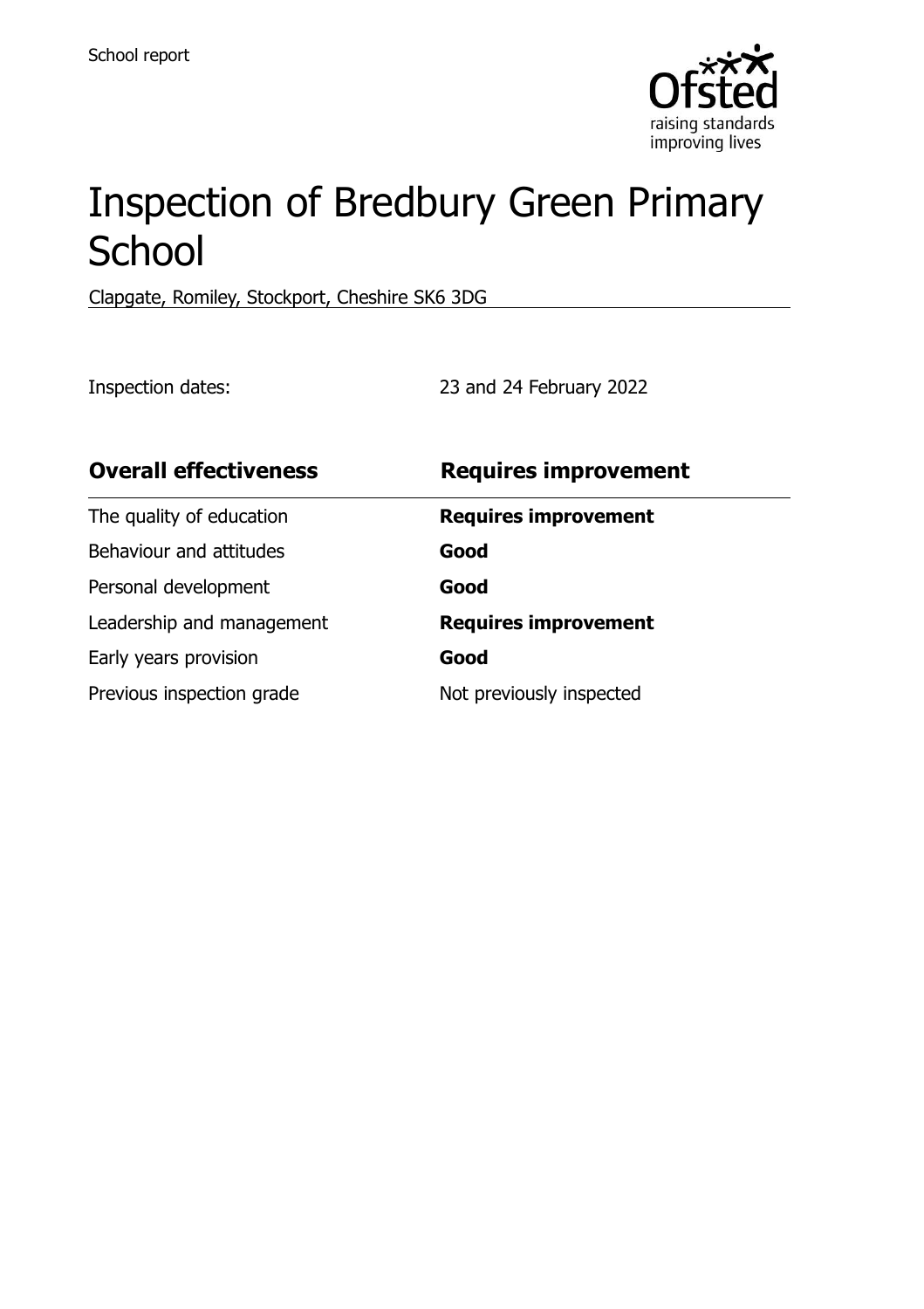

# **What is it like to attend this school?**

Pupils love coming to this friendly and happy school. They describe their teachers as kind. Pupils feel safe in school. They are confident that their teachers will address any instances of bullying swiftly.

Leaders are ambitious for all pupils to achieve well, including those with special educational needs and/or disabilities (SEND). However, pupils do not achieve as well as they should in subjects other than English and mathematics. They do not have a secure knowledge of some important parts of the curriculum. This is because, in some subjects, leaders have not made it clear enough to teachers what pupils should learn.

Pupils enjoy the interesting lessons that their teachers provide for them. Pupils learn lots about the wider world. They enjoy taking part in challenging discussions and finding out about social concerns such as protecting the rights of refugees and the implications of war. Pupils develop as articulate, thoughtful and confident individuals.

Pupils appreciate the wide range of clubs and activities on offer. For example, pupils enjoy taking part in computing, choir and drama clubs. They described how much they enjoy spending time and learning in the school's forest area.

Pupils are well behaved in lessons and around school. Older pupils are kind and helpful role models. They help younger pupils to stay active and happy at playtimes.

### **What does the school do well and what does it need to do better?**

Leaders have taken effective steps to improve pupils' learning in mathematics and English. Leaders have ensured that pupils build their knowledge in well-planned steps in these subjects. For example, in mathematics, pupils develop their understanding of number in a logical sequence, starting in the early years.

In each class, teachers provide interesting and varied books for pupils to read and enjoy. Pupils value reading. They read regularly for pleasure. Staff help children to listen to, and begin to recognise, sounds when they start in the Nursery class. In phonics lessons, pupils practise and build on their early reading skills. Staff provide regular support for any pupils who need additional help in learning to read. Leaders have taken recent steps to ensure that the books that pupils read are matched closely to the sounds that they learn in class. This is helping those pupils who struggle to read fluently to develop their knowledge of phonics.

In subjects other than mathematics and English, leaders have not ensured that teachers are clear enough about what pupils should know to design learning sufficiently well. This means that pupils do not learn the intended curriculum as well as they should. Leaders have thought carefully about how the curriculum will develop pupils' understanding of diversity. However, leaders have not considered the most important knowledge that pupils need to learn in these subjects. As a result,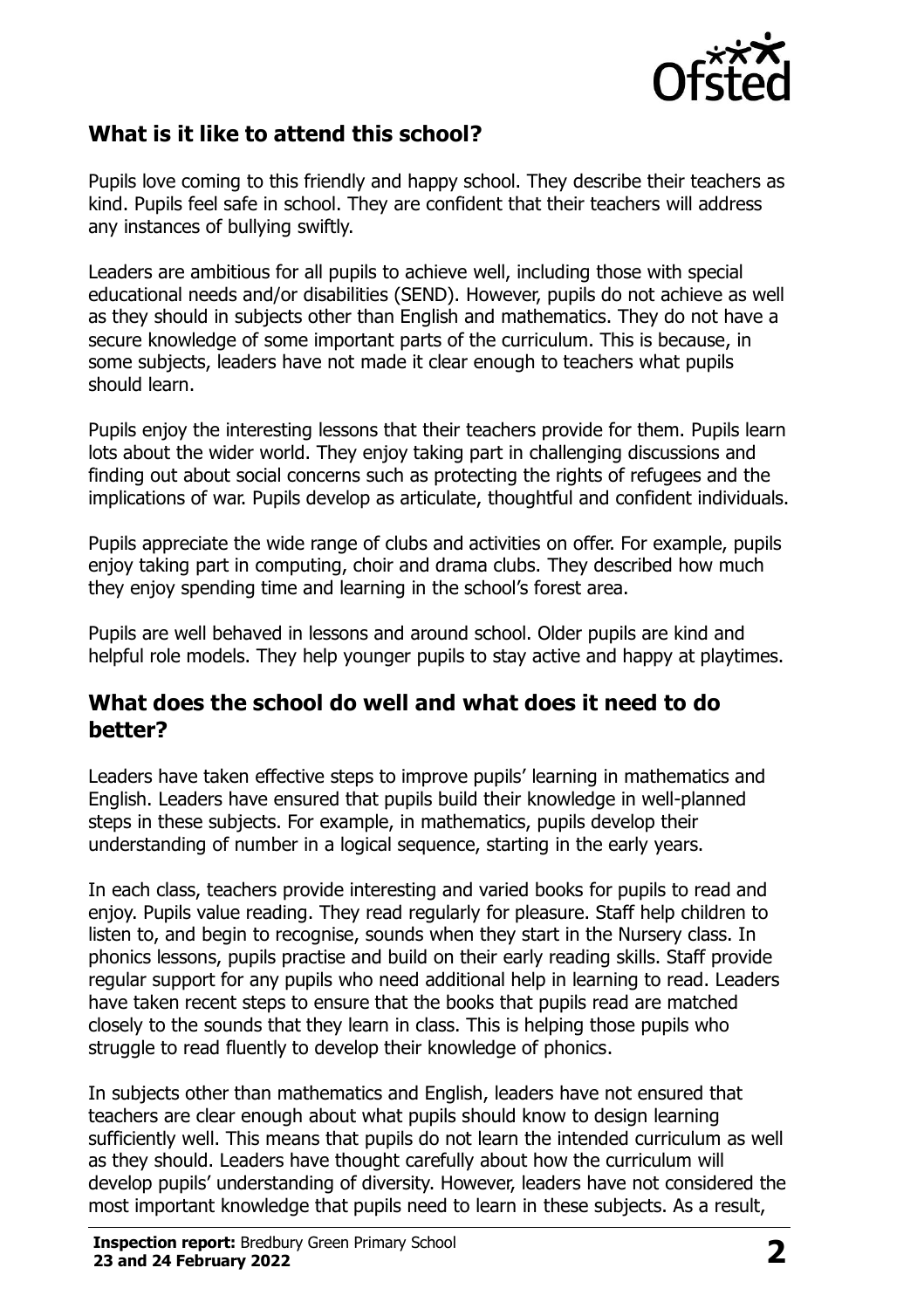

pupils do not develop a secure knowledge of some important aspects of the curriculum. For example, older pupils have only a superficial knowledge of mapping skills in geography.

Staff routinely check how well pupils are learning the curriculum. However, sometimes these checks do not identify when pupils have not learned or remembered important knowledge.

Leaders have taken steps to improve how well staff identify the needs of pupils with SEND. Leaders and staff work together to ensure that these pupils access the same curriculum as their peers. Leaders ensure that staff benefit from regular training to improve their expertise in supporting pupils with SEND. For example, teachers use appropriate and useful visual aids to help pupils with specific communication needs.

Children in the specialist resourced provision thrive. Teachers provide a carefully planned curriculum that is matched closely to children's individual needs. The early years classrooms provide calm, well-resourced and attractive areas for these children to enjoy. Staff provide a range of beneficial therapies, for example, to address children's sensory needs.

Pupils behave well. They take pride in their work and try their best. This begins in the early years. In the Nursery and Reception classes, children settle quickly. They play and learn with concentration and enjoyment.

Leaders ensure that pupils have ample opportunities for personal and social development. In the early years, children learn to listen carefully and follow instructions. Two-year-old children are well supported by skilled staff to develop their confidence and independence. Pupils develop as active citizens and are fully involved in school life. For example, older pupils are proud of their leadership roles, such as learning ambassadors and members of the school council. Pupils develop a mature understanding of the importance of equality. They value different cultures.

The trust, local governing body and leaders in school share a determination to continue the school's journey of improvement. The trust and governors provide a careful balance of support and challenge to leaders.

Committed staff are proud to work at the school. They feel highly valued. Teachers, including those new to their careers, appreciate the opportunities that leaders provide for them to develop professionally. Leaders consider the workload and wellbeing of staff when making decisions.

Parents and carers share the pride that staff and pupils have in the school. They recognise the improvements that the leadership team has made.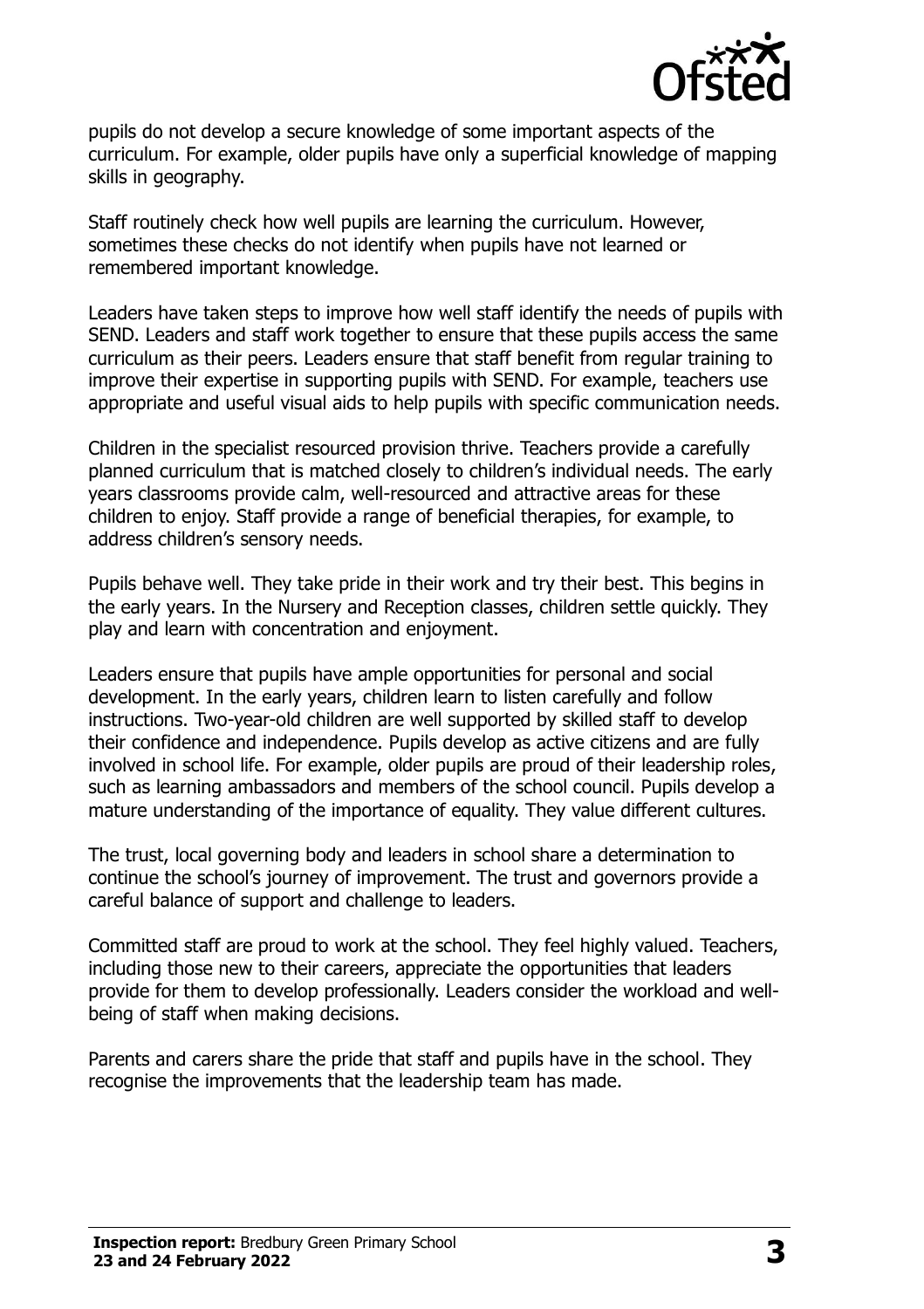

# **Safeguarding**

The arrangements for safeguarding are effective.

Leaders ensure that staff have regular safeguarding training. Staff are alert to possible signs of abuse. They report any concerns to leaders quickly.

Leaders work closely with a range of external agencies to protect pupils. Leaders ensure that pupils and their families get the support that they need.

Through the curriculum, pupils find out about a range of situations which may lead to harm. For example, pupils learn about the dangers of drug and alcohol misuse. Pupils know that they should speak to a trusted adult if the actions of others make them feel uncomfortable or unsafe.

# **What does the school need to do to improve?**

#### **(Information for the school and appropriate authority)**

- In subjects other than mathematics and English, leaders and teachers are not clear enough about the curriculum content that pupils should learn. This means that, sometimes, pupils are not prepared for their next steps in the curriculum. Leaders should develop further their curriculum thinking and ensure that teachers are clear about the sequence of knowledge that pupils need to learn and remember. Leaders should use this information to ensure that teachers provide appropriate and balanced coverage of these important aspects of the curriculum, so that pupils secure their knowledge before moving on to new learning.
- In subjects other than mathematics and English, the checks that teachers make on pupils' learning do not identify sufficiently well those aspects of the curriculum that pupils do not know or understand. This means that some pupils have gaps in their knowledge. Leaders should ensure that teachers use assessment strategies well to ensure that pupils' earlier learning is secure.

## **How can I feed back my views?**

You can use [Ofsted Parent View](http://parentview.ofsted.gov.uk/) to give Ofsted your opinion on your child's school, or to find out what other parents and carers think. We use information from Ofsted Parent View when deciding which schools to inspect, when to inspect them and as part of their inspection.

The Department for Education has further [guidance](http://www.gov.uk/complain-about-school) on how to complain about a school.

If you are the school and you are not happy with the inspection or the report, you can [complain to Ofsted.](http://www.gov.uk/complain-ofsted-report)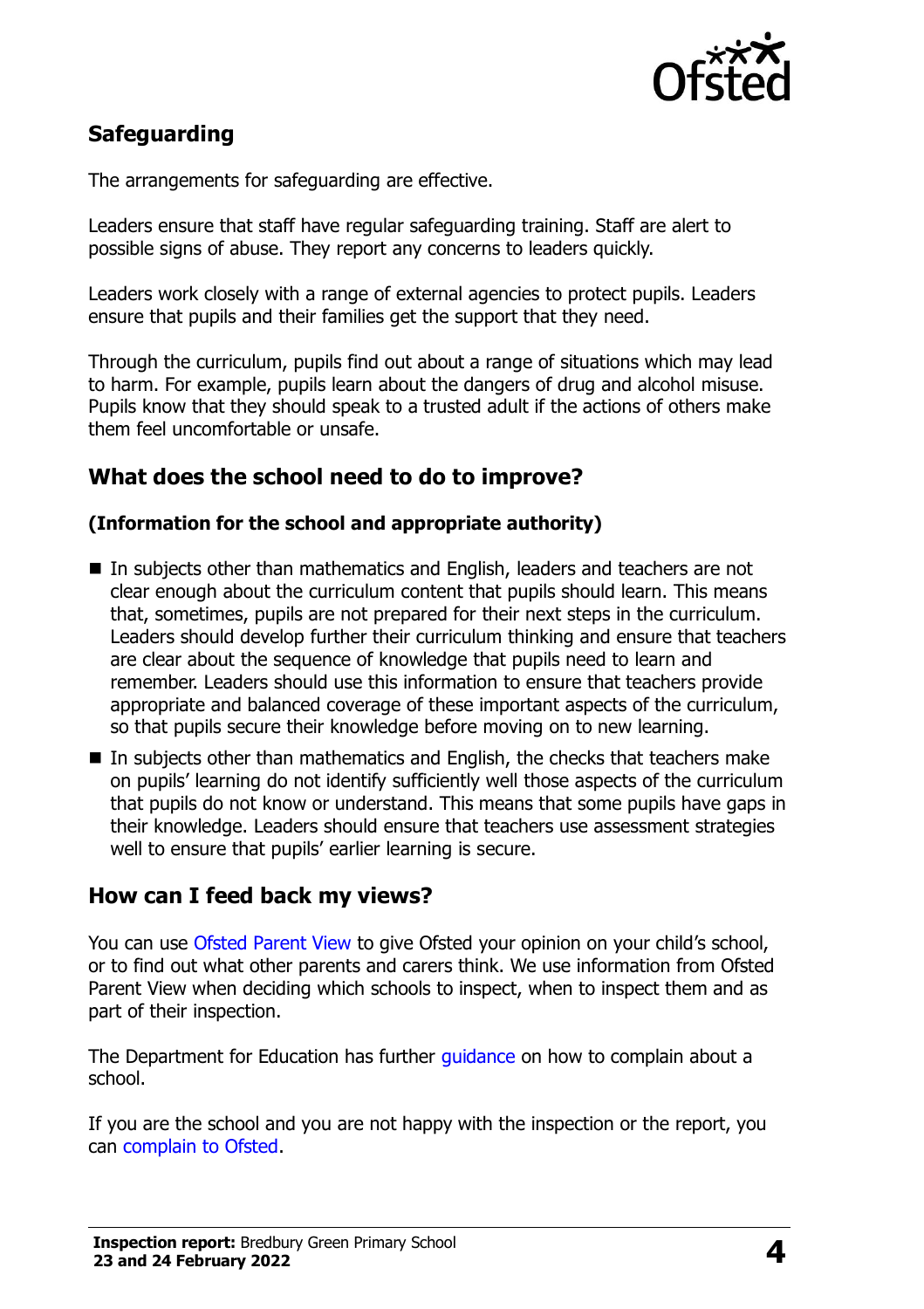

# **Further information**

You can search for [published performance information](http://www.compare-school-performance.service.gov.uk/) about the school.

In the report, '[disadvantaged pupils](http://www.gov.uk/guidance/pupil-premium-information-for-schools-and-alternative-provision-settings)' refers to those pupils who attract government pupil premium funding: pupils claiming free school meals at any point in the last six years and pupils in care or who left care through adoption or another formal route.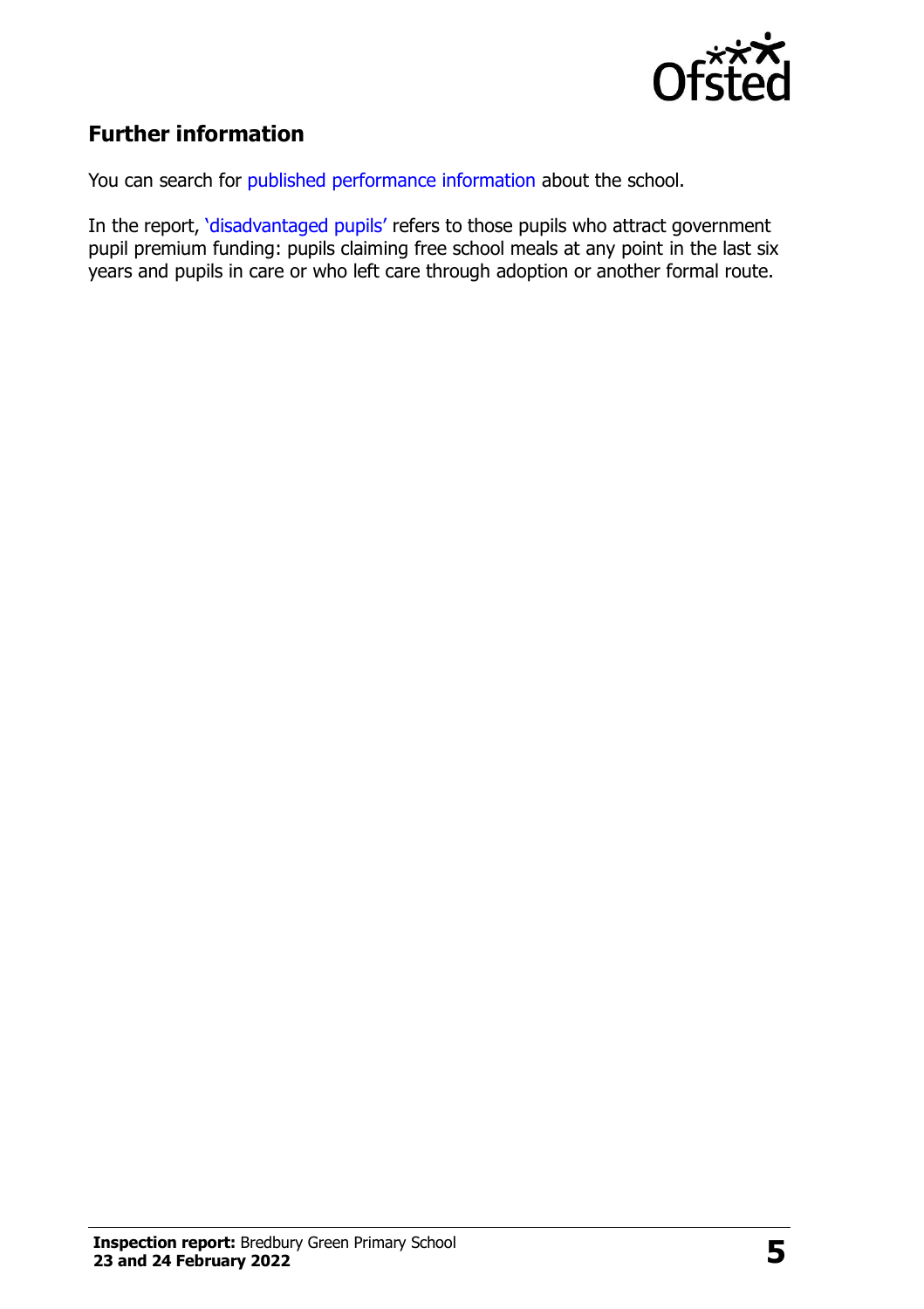

# **School details**

| Unique reference number             | 145054                       |
|-------------------------------------|------------------------------|
| <b>Local authority</b>              | Stockport                    |
| <b>Inspection number</b>            | 10212112                     |
| <b>Type of school</b>               | Primary                      |
| <b>School category</b>              | Academy sponsor-led          |
| Age range of pupils                 | $2$ to $11$                  |
| <b>Gender of pupils</b>             | Mixed                        |
| Number of pupils on the school roll | 267                          |
| <b>Appropriate authority</b>        | Board of trustees            |
| <b>Chair of trust</b>               | <b>Helen White</b>           |
| <b>Headteacher</b>                  | <b>Helen Moorcroft</b>       |
| Website                             | www.bredburygreenprimary.com |
| Date of previous inspection         | Not previously inspected     |

# **Information about this school**

Bredbury Green Primary School converted to become an academy school on 1 September 2017. When its predecessor school, Bredbury Green Primary School, was last inspected by Ofsted, it was judged to be inadequate.

- The school does not use alternative provision.
- There have been significant changes in staffing since the school opened. These include the appointment of a new executive headteacher and head of school.
- The school has nursery provision for two-year-olds.
- The early years also offers specialist resourced provision for children who have complex special educational needs and/or disabilities. A small number of Reception Year and Nursery children attend this provision.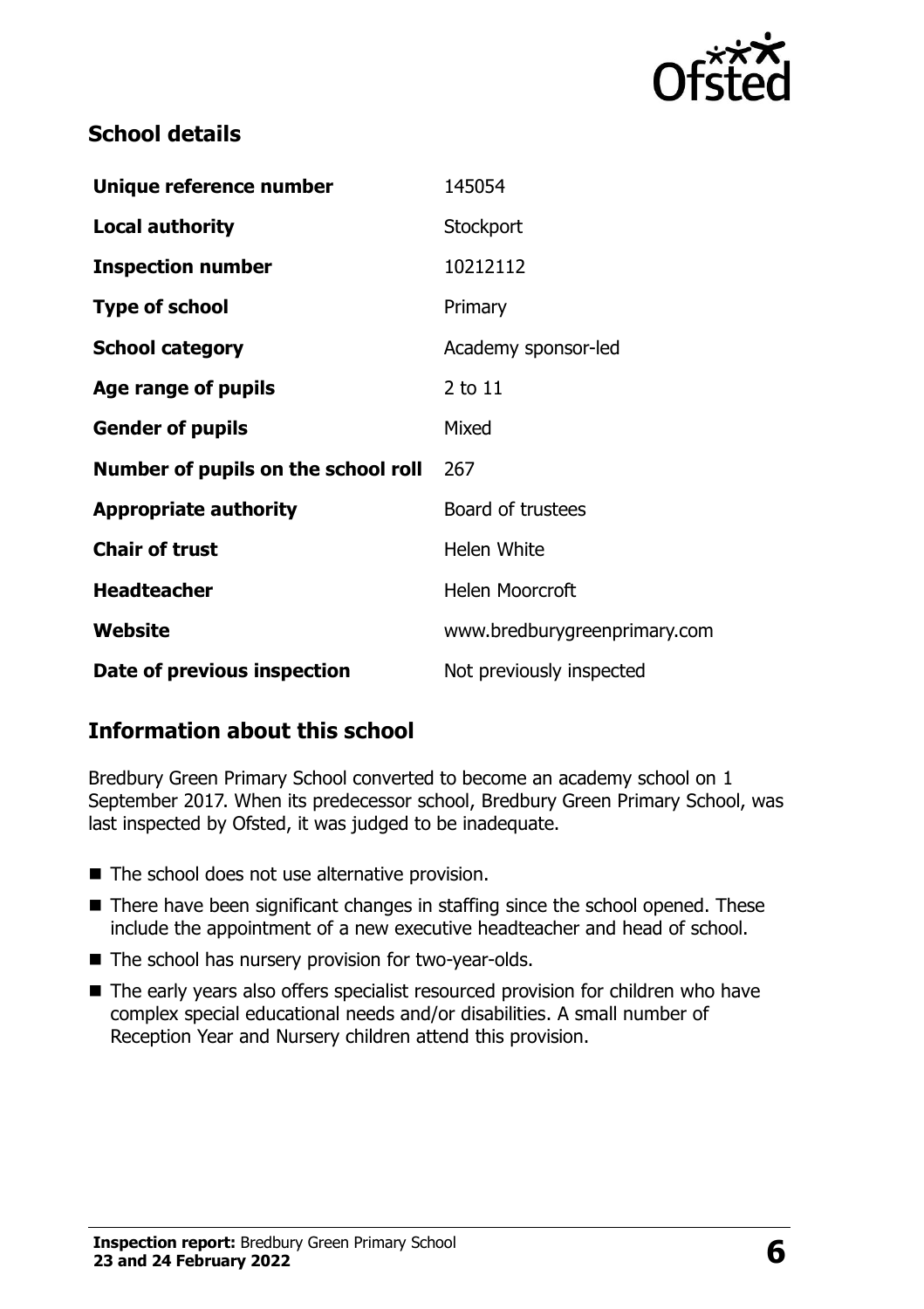

# **Information about this inspection**

The inspectors carried out this inspection under section 5 of the Education Act 2005.

- This was the first routine inspection the school received since the COVID-19 pandemic began. Inspectors discussed the impact of the pandemic with leaders and have taken that into account in their evaluation of the school.
- Inspectors carried out deep dives in these subiects: early reading, mathematics, geography and history. For each deep dive, inspectors met with subject leaders to discuss curriculums, visited a sample of lessons, spoke with teachers, spoke with some pupils about their learning and looked at samples of pupils' work. Inspectors observed pupils reading to a familiar adult. Inspectors also reviewed curriculums, looked at pupils' workbooks and spoke with leaders and pupils about some other subjects.
- Inspectors spoke with pupils about school life, including behaviour.
- $\blacksquare$  Inspectors held meetings with a range of staff, including the executive headteacher, head of school, deputy headteacher and the school's interim special educational needs coordinator. They spoke with governors and the chief executive officer of the trust.
- Inspectors spoke with the school's social worker and with a representative of the local authority.
- Inspectors considered responses to Ofsted Parent View. They spoke with parents at the start of the school day. Inspectors considered the responses to Ofsted's online questionnaire for staff. There were no responses to the pupil survey.
- Inspectors reviewed a range of documentation about safeguarding. They spoke with staff to understand how they keep pupils safe. They reviewed the school's record of checks undertaken on newly appointed staff.
- Inspectors spoke with a range of staff to discuss leaders' support for them.

#### **Inspection team**

Elizabeth Stevens, lead inspector Her Majesty's Inspector

Louise McArdle **Contract Contract Contract Contract Contract Contract Contract Contract Contract Contract Contract Contract Contract Contract Contract Contract Contract Contract Contract Contract Contract Contract Contract**